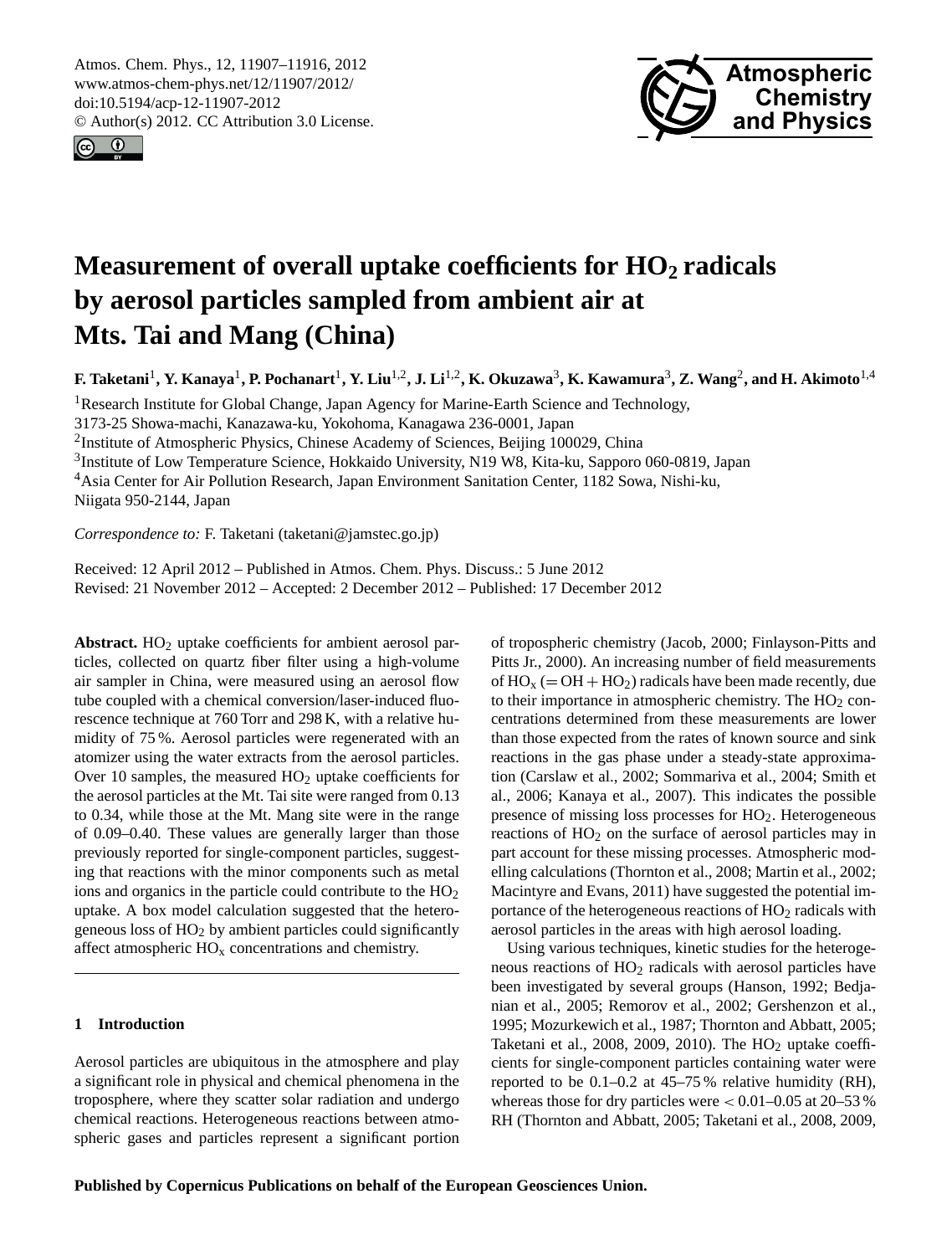

**Fig. 1.** Map of eastern Asia with sampling sites of Mt. Tai and Mt. sults, howe Mang in China. Mang in China.

26 of the major component (NaCl) of the particle. These results 2010). These results indicate that particles in different phases have different  $HO<sub>2</sub>$  uptake coefficients, and the uptake coefficients change with the RH throughout the phase transformation. However, there are very few studies on  $HO<sub>2</sub>$  uptake coefficients by multiple-component particles. The heterogeneous loss of HO<sup>2</sup> on aqueous inorganic particles doped with CuSO<sup>4</sup> has been investigated previously (Thornton and Abbatt, 2005; Mozurkewich et al., 1987; Taketani et al., 2008). These studies revealed that the uptake coefficients of  $HO<sub>2</sub>$ by particles containing CuSO<sup>4</sup> were higher than those not containing CuSO4. Some metal ions (e.g. Cu and Fe) can act as catalysts for the catalytic reaction of  $HO<sub>2</sub>$  (Jacob, 2000). In our previous study (Taketani et al., 2009), the HO<sup>2</sup> uptake coefficients in the presence of sea-salt particles, which are multi-component, were higher than those for single-component NaCl particles at low RH, below the efflorescence point of NaCl (Martin, 2000). This result implies that  $MgCl<sub>2</sub>$ , which is a minor component in sea salt and seawater, could play a significant role in retaining water within the particles, even if the RH is below the efflorescence point suggest that minor compounds in the particles can control the overall properties of the particles, and affect the  $HO<sub>2</sub>$  radical uptake coefficients. Although the heterogeneous reactions of  $HO<sub>2</sub>$  radicals in field measurements are important, it is difficult to assess their actual contribution from directly observed parameters, as the uptake coefficient of the  $HO<sub>2</sub>$  radical can depend on minor components in ambient aerosol particles, which consist of various compounds.

**Table 1.** Information of aerosol particle sampling sites.

|          | Location                                 | Height              | Date                     | Size of<br>Collected<br>Particles | Number of<br>experimental<br>samples |
|----------|------------------------------------------|---------------------|--------------------------|-----------------------------------|--------------------------------------|
| Mt. Tai  | $36^{\circ}26'$ N.<br>$117^{\circ}11'$ E | $1530 \,\mathrm{m}$ | 28 May to<br>28 Jun 2006 | TSP                               | 10                                   |
| Mt. Mang | $40^{\circ}15'$ N,<br>$116^{\circ}17'$ E | 170 <sub>m</sub>    | 8 Sep to<br>5 Oct 2007   | PM <sub>2.5</sub>                 | 12                                   |

The heterogeneous reactions of the  $HO<sub>x</sub>$  radicals can also be important for the chemical evolution of particle composition (George et al., 2008; George and Abbatt, 2010). In an aircraft study of aerosol properties over Mexico, using a high-resolution time-of-flight aerosol mass spectrometer, DeCarlo et al. (2008) observed that the organic O/C ratio in the particles doubled as the particles travelled from the source to the downwind areas, experiencing photochemical aging. To achieve a high O/C ratio through photochemical aging, they hypothesized the importance of the heterogeneous oxidation of organic particles by OH. From their results, however, the heterogeneous oxidation by OH was too slow to explain the observed increases in O/C. Alternatively, the high O/C ratio could be explained by the uptake of  $HO<sub>2</sub>$ by the particles. However, it was difficult to assess this contribution because  $HO<sub>2</sub>$  uptake coefficients for ambient aerosol particles were not easily estimated.

In this study, we tested ambient aerosol particles sampled on filters at two mountain sites in China, in laboratory experiments measuring the uptake coefficients of HO2. We determined the overall  $HO<sub>2</sub>$  uptake coefficients for the realistic particles with multiple chemical components using an aerosol flow tube (AFT) and chemical conversion/laserinduced fluorescence (CC/LIF). The measured uptake coefficients were used for the assessment of the impact of the heterogeneous processes on tropospheric chemistry.

#### **2 Aerosol sampling and analysis**

#### **2.1 Sampling sites and protocol**

The ambient particles employed in this study were collected at two sites in China as part of intensive field campaigns (Kanaya et al., 2008, 2009; He and Kawamura, 2010). Figure 1 and Table 1 show the locations and other information about the aerosol particle collection. More information on each sampling site and the aerosol collection procedure is given below.

Mt. Tai aerosol particles: Mt. Tai (36°26'N, 117°11'E, 1534 m a.s.l., China) is located at the centre of the Northern China Plain. In June 2006, we performed an intensive field campaign at the top of the mountain focusing on aerosol and ozone chemistry. The site is isolated from local pollution sources and thus we expected to observe regional-scale air pollution. In this field campaign, the total suspended particles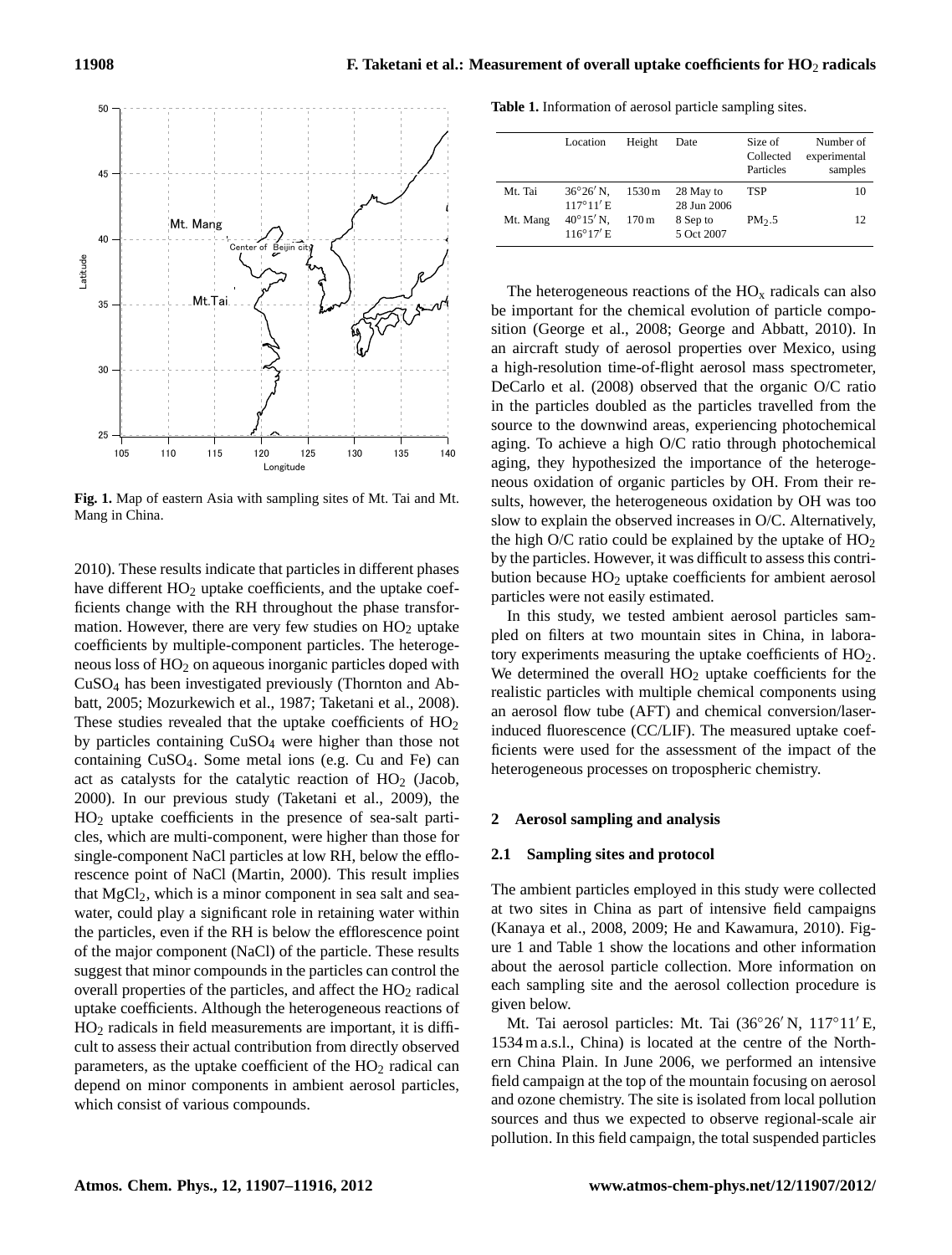(TSP) were sampled between 28 May and 28 June 2006. The sampling technique has been described in detail in the literature (Fu et al., 2008) and will be reviewed briefly here. Essentially, daytime/nighttime TSP sampling was performed. All samples were collected onto pre-baked  $(450 °C)$  for 6 h) quartz filters ( $8 \times 10$  inch) with a flow rate of  $1.0 \text{ m}^3 \text{ min}^{-1}$ , using a high-volume air sampler. Eighty-one samples were collected during this campaign, of which 10 samples were used in the present kinetics experiment.

Mt. Mang aerosol particles: Mt. Mang is located 40 km north of the city of Beijing. Our observation site  $(40^{\circ}15^{\prime}N,$  $116°17′$  E, 170 m a.s.l.) was in a forest park on the southern slope of the mountain. The dominant wind direction was southerly during the day and northerly at night during the observation period in September 2007. It was expected that at the Mt. Mang site we could catch the air mass, which had travelled over Beijing and been strongly affected by photochemical processes in the daytime. Between 8 September and 5 October 2007, we carried out sampling of particles with diameters of less than  $2.5 \,\mu m$  (PM<sub>2</sub>.5). Details of the analysis and compositions of the aerosol particles at Mt. Mang will be reported in the future (Taketani et al., 2012a). Briefly, the sampling of  $PM<sub>2.5</sub>$  was performed during the daytime  $(9 h)$  or night-time  $(14 h)$ . All PM<sub>2</sub>.5 samples were collected onto pre-baked (900 ◦C for 3 h) quartz filters ( $\varphi$ 110 mm) with a flow rate of 0.5 m<sup>3</sup> min<sup>-1</sup>, using a high-volume air sampler (SHIBATA HV-700F). To collect PM2.5, a custom-made particle-size separator was installed on the high-volume air sampler. Seventy-four samples were collected during this period, of which 12 samples were used for the kinetics experiment.

Before sampling, each filter was placed in a clean glass jar and sealed with a Teflon-lined screw cap during transport and storage. After sampling, the filter was placed back in the glass jar, transported to the laboratory and stored at −20 or 5 °C prior to the experiment.

## **2.2 Composition analysis for PM2**.**5 samples**

Ion chromatography (DX-AQ, Dionex) and inductively coupled plasma-atomic emission spectrometry (IRIS/AP model, Nippon Jarrell-Ash) were employed to determine the concentrations of water-soluble inorganic ions  $(SO_4^{2-}, NO_3^-, Cl^-,$  $NH_4^+$ ,  $Na^+, K^+, Mg^{2+}$  and  $Ca^{2+}$ ) and metals (Zn, Pb, Mn, Fe, Cu, and Al) on the filters, respectively. The concentrations of organic carbon (OC) and elemental carbon (EC) were determined using an EC/OC analyzer (Sunset Lab.). The 2.0 cm<sup>2</sup> filter punches were individually placed in the EC/OC analyzer oven. To determine the OC level, the sample was heated in three temperature steps to 550 °C under a stream of ultrahigh-purity He (99.999 %). Then, the sample was heated under a mixture of 2 %  $O_2$  and 98 % He to 900 °C, to determine the amounts of EC and pyrolyzed OC. To correct for the pyrolyzed OC, laser transmission was utilized.

#### **3 Experiments**

#### **3.1 Preparation of particle source**

To obtain a solution of source particles, part of each filter (approximately  $10 \text{ cm}^2$  for filters from Mt. Tai, and  $39 \text{ cm}^2$ from Mt. Mang) was cut into pieces and the loaded particles were extracted with Milli Q water (∼ 30 mL) under ultra-sonication for 30 min. The extracts, including the watersoluble compounds, were passed through a membrane filter (pore diameter, 0.22 µm) to remove any large particles and filter debris. Blank filters from each site were employed for background measurements.

#### **3.2 Measurement of kinetic data**

Kinetic measurements for the heterogeneous reaction of HO<sub>2</sub> with aerosol particles were performed in our laboratory. Experiments were conducted using an AFT coupled with a CC/LIF apparatus, which we have developed and employed in previous studies (Taketani et al., 2008, 2009; Kanaya and Akimoto, 2006). The  $HO<sub>2</sub>$  degradation kinetics in the AFT was measured by changing the position of the  $HO<sub>2</sub>$  radical injector to vary the contact time between the  $HO<sub>2</sub>$  radicals and the aerosol.

All experiments were performed at atmospheric pressure and  $296 \pm 2$  K in the AFT. A zero air generator supplied purified carrier gas in the experiments and flow rates were regulated using eight mass flow controllers (models 3660 and 3650, Kofloc). The  $HO<sub>2</sub>$  radicals were generated by photolysis of  $H_2O$  using a mercury lamp via the following reactions in air at 760 Torr, and then they were injected into the AFT through a Pyrex tube ( $\varphi = 12$  mm).

$$
H_2O + h\nu (185 nm) \to OH + H
$$
 (1)

$$
H + O2 + M(N2 or O2) \rightarrow HO2 + M
$$
 (2)

Poly-dispersed submicron aerosol particles, generated with an atomizer (model 3076, TSI) using the extract from the filter, as described in Sect. 3.1, were introduced into the top of the AFT ( $\varphi$  = 60 mm). The RH in the AFT was kept at 75 % by mixing the dry airflow with a flow of air that had been passed through a water bubbler. The total volumetric flow rate in the AFT was kept at  $9.4 L$  min<sup>-1</sup>. A scanning mobility particle-sizing instrument (DMA3080 and CPC3010, TSI) was used to measure the aerosol distributions and concentrations. The regenerated aerosol concentrations in this study ranged from  $1.9 \times 10^5$  to  $5.7 \times 10^5$  particles cm<sup>-3</sup>. Since the aerosol distribution is well characterized by a log-normal radius distribution, the mean surface-area-weighted radius  $r_s$ (Hanson et al., 2003; Lovejoy et al., 1995) can be determined, and was found to be 50–75 nm in this study. The geometric standard deviation of the log-normal size distribution was  $1.8 \pm 0.1$ .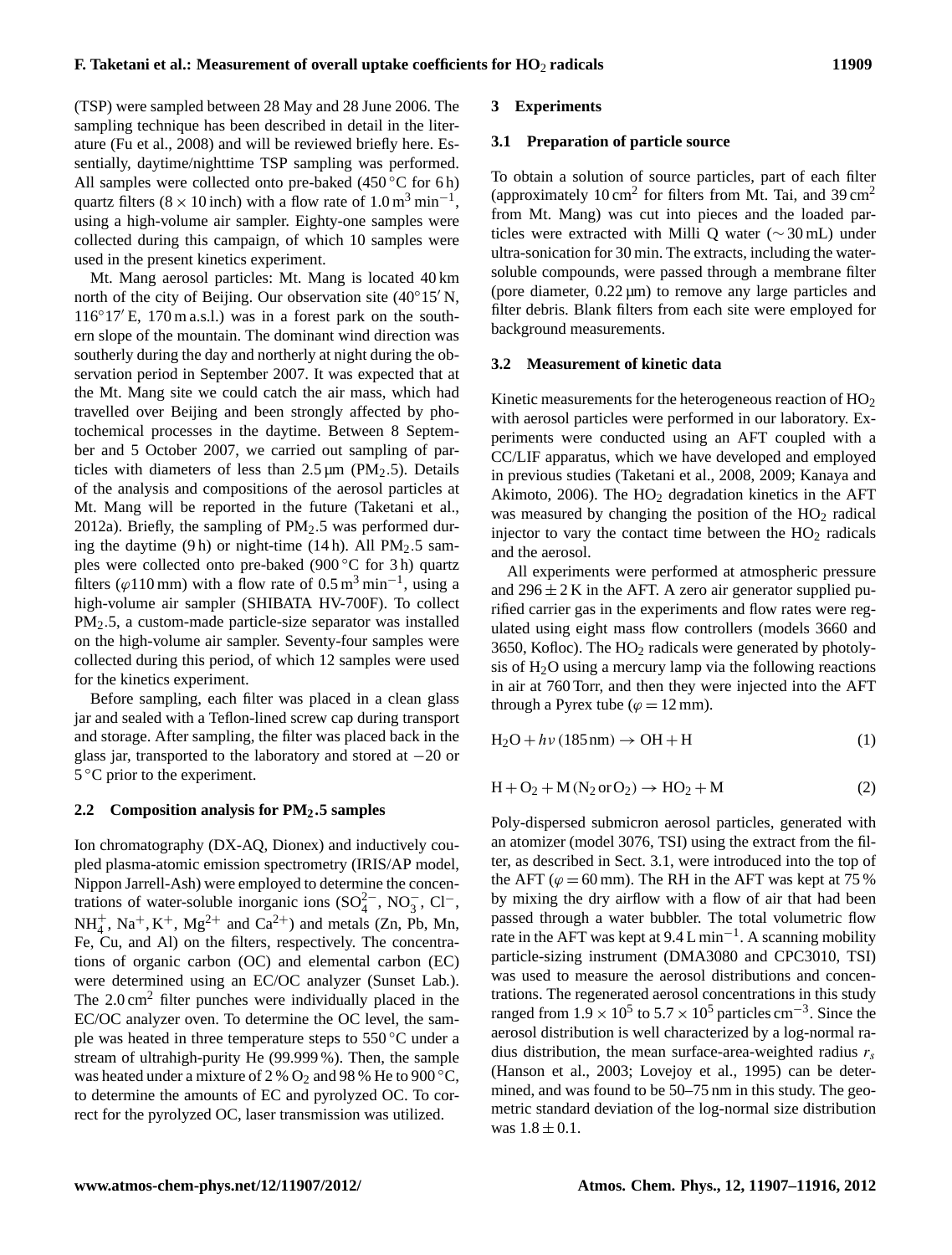|                               | M1                 | M <sub>2</sub>     | M3                 | M4                 | M <sub>5</sub>     | M6                 | M7                 | M8                 | M <sub>9</sub>     | M10                   | M11                | M12                |
|-------------------------------|--------------------|--------------------|--------------------|--------------------|--------------------|--------------------|--------------------|--------------------|--------------------|-----------------------|--------------------|--------------------|
| Start time                    | 11 Sep             | 13 Sep             | 22 Sep             | 25 Sep             | 3 Oct              | 4 Oct              | 11 Sep             | 12 Sep             | 23 Sep             | 2 Oct                 | 2 Oct              | Sep 17             |
|                               | 09:00              | 09:00              | 13:30              | 18:30              | 09:00              | 18:30              | 18:30              | 18:30              | 18:30              | 18:30                 | 09:00              | 18:30              |
| Sampling<br>time              | 9 h                | 9h                 | 6h                 | 14h                | 9h                 | 14h                | 14 <sub>h</sub>    | 14h                | 14h                | 14h                   | 9h                 | 14h                |
| $SO_4^{2-}$                   | 62.8               | 21.9               | 40.1               | 28.4               | 17.5               | 16.3               | 62.9               | 47.4               | 42.8               | 7.2                   | 9.5                | 51.9               |
| $NO_3^-$                      | 23.9               | 9.1                | 7.3                | 15.7               | 19.2               | 23.6               | 19.7               | 2.9                | 14.0               | 9.6                   | 2.3                | 20.4               |
| $Cl^{-}$                      | 0.22               | 0.31               | 0.24               | 0.36               | 0.05               | 0.22               | 0.51               | 0.08               | 0.26               | 0.05                  | 0.00               | 0.46               |
| $\frac{\rm NH_4^+}{\rm Na^+}$ | 33.2               | 8.0                | 22.5               | 18.1               | 18.1               | 17.9               | 35.0               | 23.4               | 26.2               | 7.1                   | 4.5                | 31.0               |
|                               | 0.78               | 0.11               | 0.53               | 0.38               | 0.32               | 0.29               | 0.75               | 0.43               | 0.55               | 0.17                  | 0.17               | 0.31               |
| $\rm K^+$                     | 3.73               | 0.36               | 2.74               | 1.86               | 1.48               | 1.04               | 2.91               | 1.84               | 2.58               | 1.24                  | 0.96               | 0.99               |
| $Ca^{2+}$                     | 0.54               | $\equiv$           | 0.26               | 0.19               | 0.17               | 0.11               | 0.42               | 0.23               | 0.22               | 0.07                  | 0.13               | 0.19               |
| $Mg^{2+}$                     | 0.15               | $\qquad \qquad -$  | 0.08               | 0.07               | 0.05               | 0.03               | 0.13               | 0.07               | 0.08               | 0.03                  | 0.04               | 0.05               |
| Al                            | 0.60               | 0.05               | 3.17               | 0.48               | 0.27               | 0.21               | 1.00               | 0.46               | 0.27               | 0.07                  | 0.10               | 1.70               |
| Cu                            | 0.08               | 0.02               | 0.12               | 0.04               | 0.03               | 0.04               | 0.07               | 0.03               | 0.04               | 0.01                  | 0.01               | 0.04               |
| Fe                            | 0.95               | 0.18               | 0.90               | 1.00               | 0.59               | 0.41               | 1.00               | 0.51               | 1.40               | 0.21                  | 0.29               | 0.56               |
| Mn                            | 0.10               | 0.02               | 0.09               | 0.07               | 0.04               | 0.04               | 0.11               | 0.07               | 0.09               | 0.03                  | 0.03               | 0.05               |
| Pb                            | 0.35               | 0.05               | 0.24               | 0.20               | 0.13               | 0.15               | 0.47               | 0.21               | 0.25               | 0.05                  | 0.05               | 0.15               |
| Zn                            | 0.88               | 0.11               | 0.68               | 0.36               | 0.34               | 0.34               | 0.83               | 0.51               | 0.50               | 0.08                  | 0.11               | 0.36               |
| POM                           | 19.7               | 4.7                | 10.5               | 14.7               | 12.4               | 21.8               | 21.3               | 11.8               | 14.7               | 6.0                   | 5.4                | 13.6               |
| $\gamma$                      | $0.22 \pm$<br>0.06 | $0.32 \pm$<br>0.10 | $0.32 \pm$<br>0.15 | $0.18 \pm$<br>0.10 | $0.26 \pm$<br>0.09 | $0.15 \pm$<br>0.06 | $0.13 \pm$<br>0.06 | $0.16 \pm$<br>0.10 | $0.19 \pm$<br>0.08 | $0.27\,\pm\,$<br>0.10 | $0.34 \pm$<br>0.09 | $0.17 \pm$<br>0.07 |
|                               |                    |                    |                    |                    |                    |                    |                    |                    |                    |                       |                    |                    |

**Table 2.** Concentrations ( $\mu$ g m<sup>-3</sup>) of the measured components in sampled particles (PM<sub>2</sub>.5) at Mt. Mang, together with measured uptake coefficients  $(\gamma)$  in this study.

POM: particulate organic matter.

HO<sup>2</sup> was detected using a CC/LIF-FAGE (fluorescence assay by gas expansion) technique. The LIF instruments for measuring OH radicals can be applied for the measurement of  $HO<sub>2</sub>$  by chemical conversion via the reaction of  $HO<sub>2</sub>$  and NO to form OH radicals and NO<sub>2</sub>. The total pressure in the LIF cell was about 2.2 Torr and was measured with a capacitance manometer (Baratron 127, MKS). The LIF signals were detected using a channel photomultiplier (C1982P, Perkin-Elmer Optoelectronics) coupled with the photon-counting method. The concentration of  $HO<sub>2</sub>$  radicals in this study was estimated to be  $\sim$  1 × 10<sup>8</sup> molecules cm<sup>-3</sup> at an injector position of 30 cm and in the absence of aerosol particles, and this is similar to ambient concentration levels. In addition, the effect of the self-reaction of  $HO<sub>2</sub>$  in the gas phase is negligible in this system.

#### **4 Results and Discussion**

#### **4.1 Components of ambient aerosol**

Tables 2 and 3 summarize the chemical compositions of the collected ambient aerosols. POM denotes the particulate organic matter whose mass concentration was estimated by multiplying the OC concentration by a factor 1.4 (Turpin et al., 2000; Russell et al., 2003). The fraction of the metals was minor, but largely variable. For the aerosol particles col-

lected at Mt. Mang, concentrations of  $[SO_4^{2-}]$ ,  $[NO_3^-]$ , and [NH<sup>+</sup> 4 ] were usually very high, suggesting that ammonium sulphate and nitrate are the major components in the particles. Details of the aerosol composition analysis, along with other samples from Mt. Mang will be reported elsewhere (Taketani et al., 2012a). The dominant components at the Mt. Tai site were more diverse, while  $[SO_4^{2-}]$ ,  $[NO_3^-]$ , and [NH $_4^+$ ] generally made large contributions to the total, [K<sup>+</sup>] and POM were high in samples T2, T3, and T10. Over the sampling period, the ambient aerosol should be strongly affected by biomass burning.

#### **4.2 Measurement of uptake coefficient**

Figure 2 shows typical profiles observed for the  $HO<sub>2</sub>$  signal decay in the presence of regenerated aerosol particles, using sample T1 and a blank filter. The vertical axis in Fig. 2 is on a logarithmic scale and the  $HO<sub>2</sub>$  signal intensity is normalized against that at the initial injection position. In this study,  $HO<sub>2</sub>$ decays were found to be exponential and are consistent with first-order kinetics,

$$
\frac{[HO_2]_t}{[HO_2]_0} = \exp(-k_{obs}t),
$$
\n(3)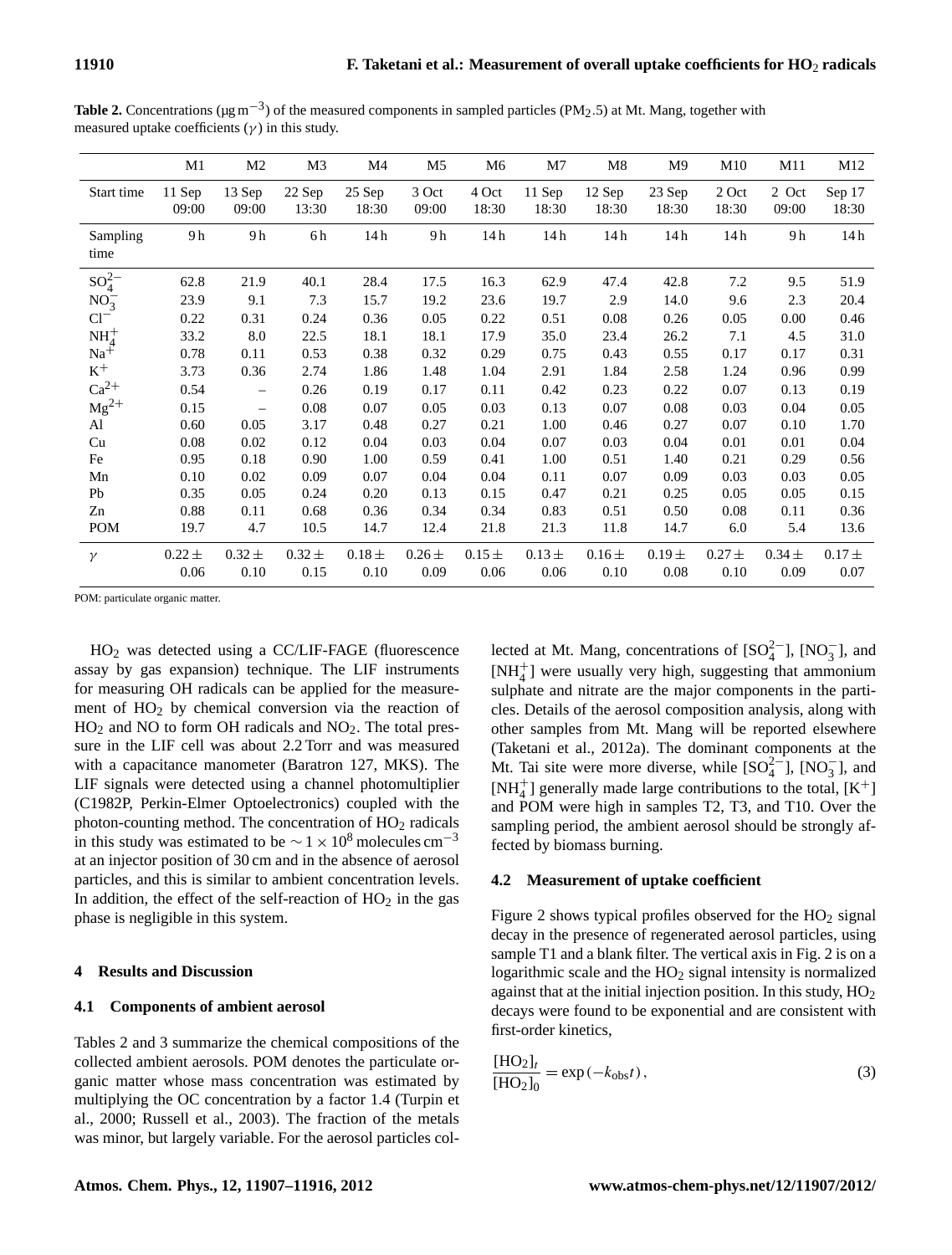|                  | T <sub>1</sub>           | T <sub>2</sub>    | T <sub>3</sub>           | T4                | T <sub>5</sub>           | T6                | T7                | T <sub>8</sub>    | T9         | T <sub>10</sub> |
|------------------|--------------------------|-------------------|--------------------------|-------------------|--------------------------|-------------------|-------------------|-------------------|------------|-----------------|
| <b>Start</b>     | 6 Jun                    | 6 Jun             | 7 Jun                    | 7 Jun             | 8 Jun                    | 8 Jun             | 9 Jun             | 9 Jun             | $10$ Jun   | $11$ Jun        |
| time             | 06:04                    | 18:05             | 06:05                    | 17:57             | 06:00                    | 18:02             | 06:06             | 18:00             | 06:02      | 17:56           |
| Sampling<br>time | 12.0 <sub>h</sub>        | 11.9 <sub>h</sub> | 11.8 <sub>h</sub>        | 12.0 <sub>h</sub> | 11.9 <sub>h</sub>        | 12.1 <sub>h</sub> | 11.9 <sub>h</sub> | 12.0 <sub>h</sub> | 35.9h      | 12.4h           |
| $SO_4^{2-}$      | 68.0                     | 50.0              | 76.1                     | 37.3              | 5.7                      | 7.7               | 5.9               | 5.4               | 11.4       | 20.7            |
| $NO_3^-$         | 26.5                     | 35.6              | 48.1                     | 19.4              | 4.8                      | 8.8               | 5.6               | 3.8               | 8.1        | 23.6            |
| $Cl^{-}$         | 1.5                      | 19.2              | 14.3                     | 2.0               | 0.6                      | 2.5               | 1.0               | 0.7               | 0.9        | 20.9            |
| $NH4+$           | 23.6                     | 22.5              | 31.1                     | 15.6              | 3.2                      | 5.2               | 3.2               | 2.3               | 4.9        | 14.6            |
| $Na^{\ddagger}$  | 0.28                     | 0.35              | 0.17                     | 0.20              | 0.23                     | 0.47              | 0.42              | 0.21              | 0.20       | 0.26            |
| $\rm K^+$        | 7.0                      | 15.7              | 18.2                     | 5.3               | 0.7                      | 2.5               | 1.5               | 0.9               | 2.5        | 13.9            |
| $Ca^{2+}$        | 8.1                      | 9.1               | 4.8                      | 4.0               | 4.9                      | 9.4               | 11.0              | 6.2               | 6.7        | 13.2            |
| $Mg^{2+}$        | 0.7                      | 0.9               | 0.7                      | 0.4               | 0.5                      | 0.7               | 0.7               | 0.5               | 0.2        | 0.7             |
| Al               | $\overline{\phantom{m}}$ | 27.8              | $\overline{\phantom{m}}$ | 29.2              | $\overline{\phantom{0}}$ | 5.7               | 19.6              | 4.8               | 11.9       | 9.1             |
| Cu               | 0.05                     | 0.08              | 0.06                     | 0.03              | 0.01                     | 0.04              | 0.02              | 0.04              | 0.02       | 0.02            |
| Fe               | 3.0                      | 4.0               | 1.7                      | 3.5               | 5.9                      | 11.6              | 11.5              | 5.7               | 3.2        | 5.9             |
| Mn               | 0.09                     | 0.12              | 0.06                     | 0.07              | 0.17                     | 0.31              | 0.30              | 0.14              | 0.08       | 0.13            |
| Pb               | 0.22                     | 0.22              | 0.12                     | 0.09              | 0.04                     | 0.12              | 0.05              | 0.05              | 0.06       | 0.09            |
| Zn               | 0.22                     |                   | 0.07                     | 0.05              |                          |                   |                   |                   | 0.03       |                 |
| <b>POM</b>       | 32.8                     | 73.6              | 66.5                     | 25.2              | 17.3                     | 29.7              | 29.7              | 16.9              | 22.3       | 51.7            |
| $\gamma$         | $0.31 \pm$               | $0.20 \pm$        | $0.37 \pm$               | $0.20 \pm$        | $0.25 \pm$               | $0.24 \pm$        | $0.40 \pm$        | $0.09 \pm$        | $0.19 \pm$ | $0.27 \pm$      |
|                  | 0.10                     | 0.04              | 0.09                     | 0.04              | 0.18                     | 0.05              | 0.16              | 0.07              | 0.06       | 0.04            |

Table 3. Concentrations (μg m<sup>-3</sup>) of the measured components in sampled particles (TSP) at Mt. Tai, together with measured uptake coefficients  $(\gamma)$  in this study.

POM: particulate organic matter.

where  $[HO_2]_0$  is the initial concentration of  $HO_2$  radicals at the injector position, t is the reaction time that is estimated based on the injection position of  $HO<sub>2</sub>$  and flow velocity in the AFT, and  $k_{obs}$  is the effective first-order rate constant  $(s^{-1})$  for the heterogeneous reaction of HO<sub>2</sub> with the aerosol particles. To estimate the background losses of  $HO<sub>2</sub>$ , the decay rates were measured at the same RH for the particles generated from the blank filter in each experiment. The decay rates ranged from 0.02 to  $0.05 \text{ s}^{-1}$ . In Fig. 3, the observed first-order rate constants for  $HO<sub>2</sub>$  are plotted against the total surface concentrations of the regenerated particles from sample T1. The first-order rate constants  $(k_{obs})$  were used to derive the uptake coefficients ( $\gamma_{\rm obs}$ ) after correcting for the wall losses and diffusion under non-plug conditions using the techniques of Brown (1978).  $k_{\text{obs}}$  is related to  $\gamma_{\text{obs}}$  by the following equation:

$$
k_{\rm obs} = \frac{\gamma_{\rm obs} \omega_{\rm HO_2}}{4} S,\tag{4}
$$

where  $\overline{\omega}_{\text{HO}_2}$  is the molecular thermal speed of HO<sub>2</sub> (cm s−<sup>1</sup> ), and S is the total surface concentration of aerosol  $\rm (cm^2\,cm^{-3})$ . The  $\gamma_{\rm obs}$  values were estimated from the observed first-order rate constants for  $HO<sub>2</sub>$  and are plotted against the total surface concentrations of aerosol. However, in deriving  $\gamma_{\text{obs}}$  from Eq. (2), gas-phase diffusion has not been taken into account, but, using established methods (Fuchs and Sutugin, 1970; Fried et al., 1994),  $\gamma_{obs}$  can be modified to a corrected uptake coefficient  $\gamma$ . In this study, the correction was within 3 % of the observed value. Values of  $\gamma$ are listed in Tables 2 and 3. Quoted errors are single standard deviations from a least-squares fit, combined with the estimated systematic uncertainties for the measurements of the aerosol surface concentration (5 %) and flow speed (2 %).

The uptake coefficients from the Mt. Mang site ranged from 0.13 to 0.34, while those at Mt. Tai were in the range 0.09–0.40. In our previous studies, the  $\gamma$  values for singlecomponent particles of  $(NH<sub>4</sub>)<sub>2</sub>SO<sub>4</sub>$ , NaCl, and levoglucosan with a RH of 75 % were  $0.19 \pm 0.04$ ,  $0.10 \pm 0.02$ , and  $0.09 \pm 0.02$ , respectively (Taketani et al., 2008, 2009, 2010). NASA-JPL recommends that values for aqueous ammonium sulphate and sodium chloride are < 0.1 (Sander et al., 2011). The uptake coefficients for sampled ambient aerosol particles in this study were sometimes higher than those reported in the previous studies. If the  $HO<sub>2</sub>$  losses are attributed to the self-reaction of  $HO<sub>2</sub>$  in the aqueous phase, the uptake coefficient shoud be  $< 0.01$ , under tropospheric conditions ([HO<sub>2</sub>]  $\sim$  1 × 10<sup>8</sup> molecules cm<sup>-3</sup>), which are similar to our experimental conditions. These results suggest that minor components, such as reactions with metal ions and/or organics, may make a significant contribution to the observed  $HO<sub>2</sub>$  losses in the sampled particles.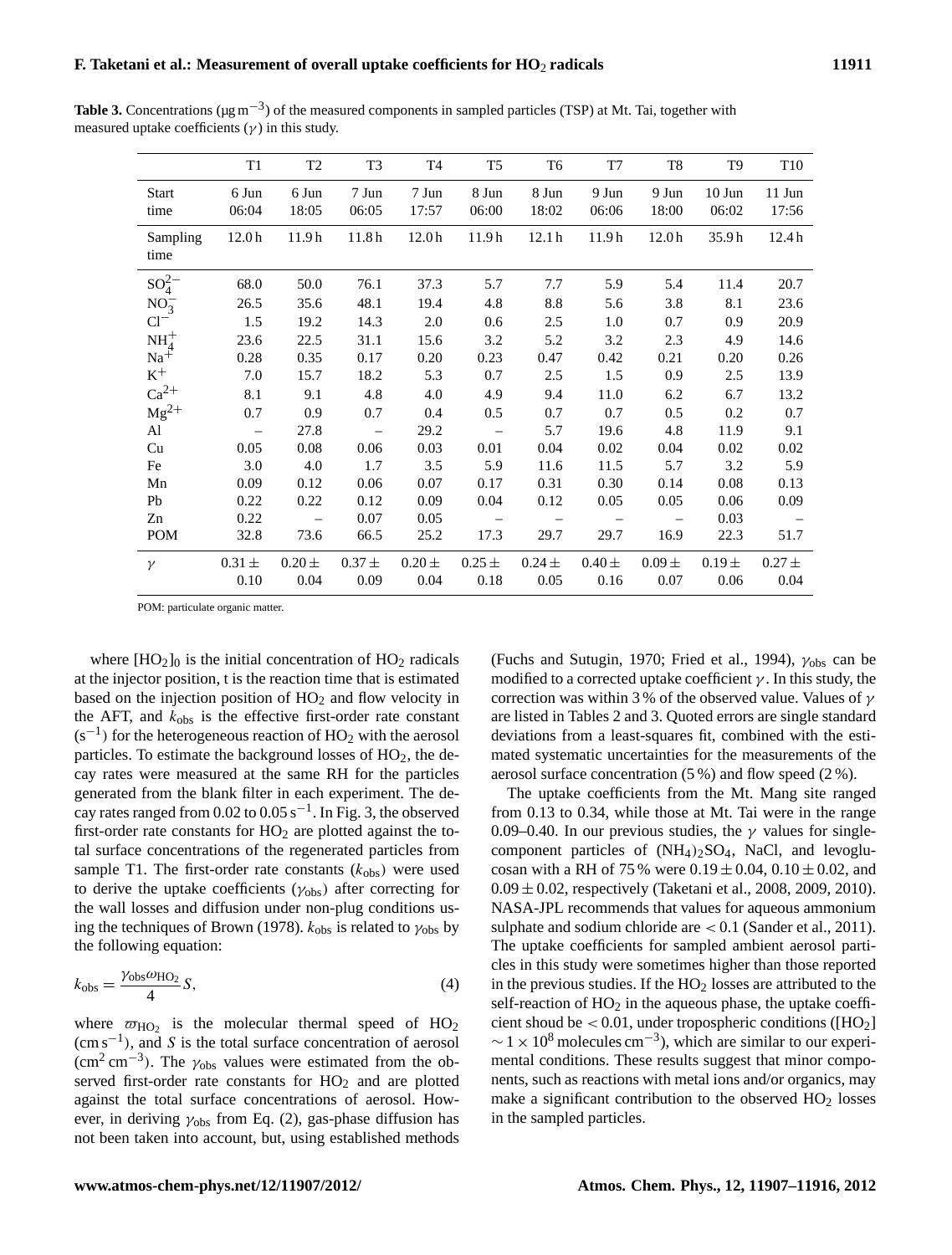

mospheric pressure, using the T1 sample from Mt. Tai. Signal in-<br>tal surface concentration tensities are normalized against those at the initial injection position bars are determined by  $\frac{1}{20}$   $\frac{1}{20}$  cm). The filled circles indicate losses of HO<sub>2</sub> in the absence of aerosol particles. The open circles correspond to HO<sub>2</sub> profiles in absence and presence of the presence of aerosol particles, and the total surface concentration in this experiment was  $0.49 \times 10^{-4}$  cm<sup>2</sup> cm<sup>-3</sup> at 75 % RH. The fitting lines are exponential decay fits. Fig. 2. Dependence of injector position  $(l)$  on  $HO<sub>2</sub>$  signals, at at- $(l_0 \sim 30 \text{ cm})$ . The filled circles indicate losses of HO<sub>2</sub> in the absence

It has been reported that some metal ions (e.g. Cu and Fe) can act as catalysts for the reaction of  $HO<sub>2</sub>$  (Jacob, 2000) in the aqueous phase. Since the  $HO<sub>2</sub>$  radical can undergo acid dissociation in the aqueous phase  $(HO_2(aq) \leftrightarrow H^+ + O_2^ \frac{1}{2}$ ,  $pK_{eq} \sim 4.7$ ), the following reaction processes can contribute to  $HO<sub>2</sub>$  loss:

$$
Cu^{2+} + HO_2(aq) \longrightarrow O_2(aq) + Cu^{+} + H^{+},
$$
 (5)

$$
Cu^{2+} + O_2^-(aq) \longrightarrow O_2(aq) + Cu^+, \tag{6}
$$

$$
Cu^{+} + O_{2}^{-} (aq) \xrightarrow{2H_{2}O} H_{2}O_{2} (aq) + Cu^{2+} + 2OH^{-},
$$
 (7)

$$
Cu^{+} + HO_{2}(aq) \xrightarrow{H_{2}O} H_{2}O_{2}(aq) + Cu^{2+} + OH^{-},
$$
 (8)

$$
\text{Fe}^{2+} + \text{HO}_2 \text{ (aq)} \xrightarrow{\text{H}_2\text{O}} \text{H}_2\text{O}_2 \text{ (aq)} + \text{Fe}^{3+} + \text{OH}^-, \tag{9}
$$

$$
\text{Fe}^{2+} + \text{O}_2^- \text{ (aq)} \xrightarrow{2H_2\text{O}} H_2\text{O}_2 \text{ (aq)} + \text{Fe}^{3+} + 2\text{OH}^-, \tag{10}
$$

$$
\text{Fe}^{3+} + \text{O}_2^-(\text{aq}) \longrightarrow \text{Fe}^{2+} + \text{O}_2(\text{aq}),\tag{11}
$$



tal surface concentrations of T1 particles at 75 % RH. The error the slopes from a least-square fit and the decay data, in both the absence and presence of aerosol particles. **Fig. 3.** Plots of first-order decay rates  $(k_{obs})$  for  $HO_2$  versus tobars are determined by combining the calculated uncertainties in

$$
\text{Fe}^{3+} + \text{HO}_2\left(\text{aq}\right) \longrightarrow \text{Fe}^{2+} + \text{H}^+ + \text{O}_2\left(\text{aq}\right). \tag{12}
$$

The rate constants for Eqs. (5) to (12) are  $1.0 \times 10^8$ ,  $8.0 \times 10^9$ ,  $1.5 \times 10^9$ ,  $9.4 \times 10^9$ ,  $1.2 \times 10^6$ ,  $1.0 \times 10^7$ ,  $1.8 \times 10^8$ , and  $3.3 \times 10^5$  M<sup>-1</sup> s<sup>-1</sup>, respectively (Cabelli et al., 1987; von Piechowski et al., 1993; Jacob, 2000; Graedel et al., 1986). These reactive  $HO<sub>2</sub>$  losses may contribute to the relatively high uptake coefficients for ambient aerosol particles measured in this study.

In the steady-state concentration of the  $HO<sub>2</sub>$  between a particle surface and just inside the surface, the measured  $\gamma$  for the reaction on the aerosol particle is given by Hanson et al. (1994):

$$
\frac{1}{\gamma} = \frac{1}{\alpha} + \frac{\omega}{4HRT\sqrt{D_1k_r}},\tag{13}
$$

 $29$  are inputs paracide are dependent on paracide composition and size. Thus, the uptake coefficients for  $HO<sub>2</sub>$  by the where  $\alpha$  is the mass accommodation coefficient, H is the effective Henry's constant,  $R$  is the gas constant,  $T$  is temperature and  $D_l$  is the aqueous-phase diffusion coefficient, which is assumed to be  $10^{-5}$  cm<sup>2</sup> s<sup>-1</sup> for HO<sub>2</sub> (Jacob, 2000);  $k_r$  is the first-order rate constant for the reaction of  $HO<sub>2</sub>$  in the bulk aqueous phase. Thus, the uptake coefficients for  $HO<sub>2</sub>$ by the liquid particles are dependent on particle composiliquid particles are dependent on particle composition and size. First, when assuming that Cu and Fe are present only as free ions in the particles, the molarities of Cu and Fe were estimated to be  $0.006-0.066$  M and  $0.081-19.3$  M, respectively, in the wet particles at 75 % RH. These values were estimated with the aerosol water content based on the hygroscopic growth of  $(NH_4)_2SO_4$  (Martin, 2000), which was the dominant species in the particles we sampled. Using  $\alpha = 0.5$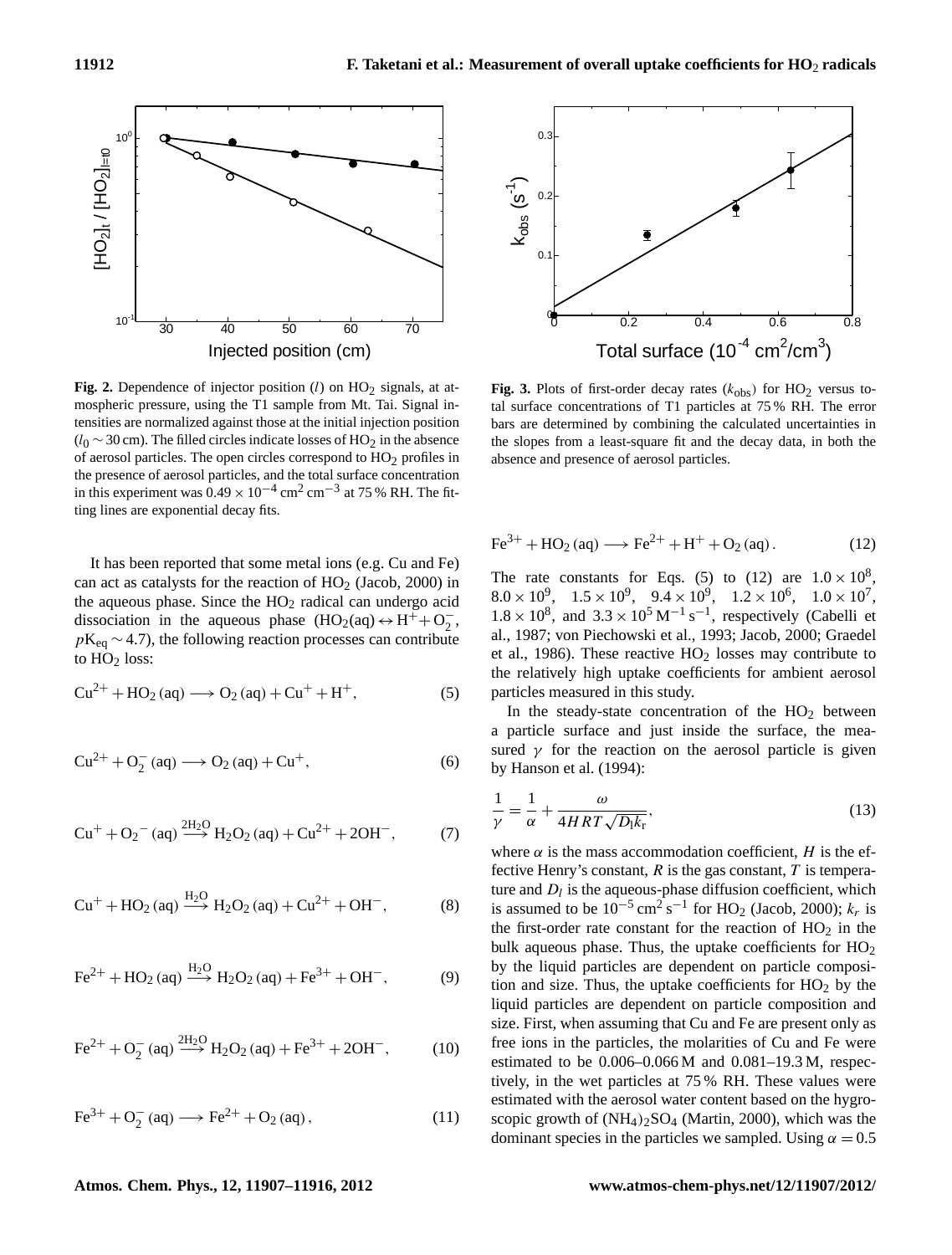and properties of  $(NH_4)_2SO_4$  in Eq. (3), we estimate the uptake coefficients to be in the range of 0.497–0.498. These values are very close to the mass accommodation coefficient  $\alpha = 0.5$ , as used in the calculation. These are different than the measured  $\gamma$  values, which ranged between 0.09 and 0.40. Although we have assumed that the Cu and Fe are present in their free forms in the particles, and react with  $HO<sub>2</sub>$ , it has been reported that dissolved Cu and/or Fe in particles actually exist as complexes with OH<sup>-</sup>, SO<sub>4</sub><sup>2-</sup> and other organic ions. These are less reactive compared to the free ions (Jacob, 2000; von Piechowski et al., 1993). Furthermore, the activity of Cu and Fe in the aqueous phase is important factor, because of the non-ideality of the concentrated solutions. The values of activity coefficient for Cu and Fe are roughly estimated to be less than 0.1, based on  $(NH_4)_2SO_4$  particles at 68 % RH (Ross and Noone, 1991), suggesting the free form metal ions will be limited in the particles. In the following calculations, we assumed that the activity coefficients for Cu and Fe are 0.01–0.1. If the uptake coefficient, in the presence of organic and inorganic species, is 0.09, i.e. the lowest value in this study, the values subtracted by 0.09 from measured  $\gamma$  may be attributed to free metal ions, such as Cu and Fe. Here we simply consider two extreme cases where either of Cu or Fe ions act as catalysts: In the case where the free Fe ions act as catalysts for  $HO_2$ , and Cu plays no role in  $HO_2$ loss, 0.0002–1.2 % of total activity of Fe in the aerosol particles is sufficient to explain the  $\gamma$  values we measured. On the other hand, if the free Cu ions can act as catalysts for HO2, but Fe plays no role, then 0.0001–0.8 % of total activity of Cu is sufficient. Actually, Cu and Fe could act together for the  $HO<sub>2</sub>$  loss in the particles (e.g. Mao et al., 2012). In this case, the levels of Fe and Cu sufficient to explain the  $\gamma$ values should be lower than those we calculated above. In rainwater, the fraction of free  $Cu^{2+}$  is reported to be similar, that being 0.01–0.3 % of total Cu concentration (Spokes et al., 1996). This suggests that only small fractions of Cu and Fe are present in their free forms within the particles. Therefore, it is inferred that the high  $\gamma$  values in this study may be attributed, in part, to reactive losses via free metal ions.

It should be noted that the following factors could influence the result or give uncertainties. First, it is suggested that the solubility for Cu and Fe decreases with pH (Deguillaume et al., 2005). In this study, the pH values of extracts for Mts. Tai and Mang were measured in ranges of 6.4–7.1 and 5.6–6.7, respectively. From the viewpoint of chemical composition, ammonium is abundantly present in the studied particles, achieving almost full neutralization. Based on these facts, here we study uptake of  $HO<sub>2</sub>$  onto neutral particles, for which the pH could be reproduced at least roughly in the laboratory. However, the uptake of  $HO<sub>2</sub>$  onto acidic particles might give different results due to higher solubility for Cu. Second, the sampled particle size range might have affected the determined coefficient. Our regenerated particles have trace metal concentrations averaged over the sampled size range and they are not weighted by the aerosol surface area size distribution. Thus it is important to examine if Cu concentration is dominant in submicron size range (Lannefors et al., 1983) or not. At Mt. Tai, Xu et al. (2009) suggested a relatively flat size distribution of Cu. For Mt. Mang, we made no size-segregated observations of trace metals. Hence this effect could be variable on the situation. We also examined the relationship between the  $\gamma$  values and relative abundance of each metal element normalized by the total mass concentration. However, the correlation of the measured uptake coefficients for the each component to their relative abundance in each samples were low ( $R < 0.3$ ). This may suggest that effective species for the  $HO<sub>2</sub>$  loss in the particles are varied in each sample.

For the losses of  $HO<sub>2</sub>$  by organics, Bedjanian (2005) reported the uptake coefficient of  $HO<sub>2</sub>$  for soot generated from a toluene/kerosene flame. The value was measured to be  $0.081 \pm 0.015$  at room temperature, under low-pressure conditions, and using a discharge flow reactor coupled to a modulated molecular beam mass spectrometer. The uptake coefficient for  $HO<sub>2</sub>$  by soot was larger than those reported in the presence of dry inorganic compounds. The report suggests that the mechanism for heterogeneous  $HO<sub>2</sub>$  losses involves in either the reaction of a  $HO<sub>2</sub>$  radical with the H atom of a functional group, or the recombination of  $HO<sub>2</sub>$  radicals on the soot surface. Our previous study on the uptake coefficient of  $HO<sub>2</sub>$  with levoglucosan, which is recognized as a tracer of biomass burning (Schauer et al., 2001; Mochida and Kawamura, 2005), were  $< 0.01 - 0.13$ , depending largely on RH (Taketani et al., 2010). This suggests that the relative abundance of water in the particle is significant in controlling the rate of  $HO<sub>2</sub>$  loss. Furthermore, we measured the uptake coefficients of  $HO<sub>2</sub>$  with some dicarboxylic acid particles (succinic acid, glutaric acid, adipic acid and pimelic acid) at 30 % RH (dry particles) and 70 % RH (wet particles). These compounds are reported as important constituents of atmospheric organic aerosols (Kawamura and Yasui, 2005; Ho et al., 2011). Measured  $\gamma$  values ranged from 0.02–0.07 and 0.06–0.13 for 30 % and 70 % RH, respectively, suggesting potentially significant losses to carbonaceous compounds (Taketani et al., 2012b). These processes may also contribute to the observed  $HO<sub>2</sub>$  losses on the particles with ambient composition in this study.

Averaged  $\gamma$  values were estimated to be  $0.23 \pm 0.07$  and  $0.25 \pm 0.09$  for the aerosols collected at Mt. Mang and Mt. Tai sites, respectively, which are higher than that for  $(NH<sub>4</sub>)<sub>2</sub>SO<sub>4</sub>$ . Therefore, it is recommended to employ an averaged value of  $\gamma = 0.24$  for studying semi-urban/regionalscale air pollution, rather than the lower value found for a single composition (e.g.  $(NH_4)_2SO_4$ ). The composition of the particles we employed in this study were only water-soluble ones; actual ambient particles also contain water-insoluble components. The effect of the water-insoluble compounds on the loss of  $HO<sub>2</sub>$  is currently unclear. However, the surface of ambient aerosol particles is likely wet at 75 % of RH (Pan et al., 2009; Martin, 2000) and therefore our approach to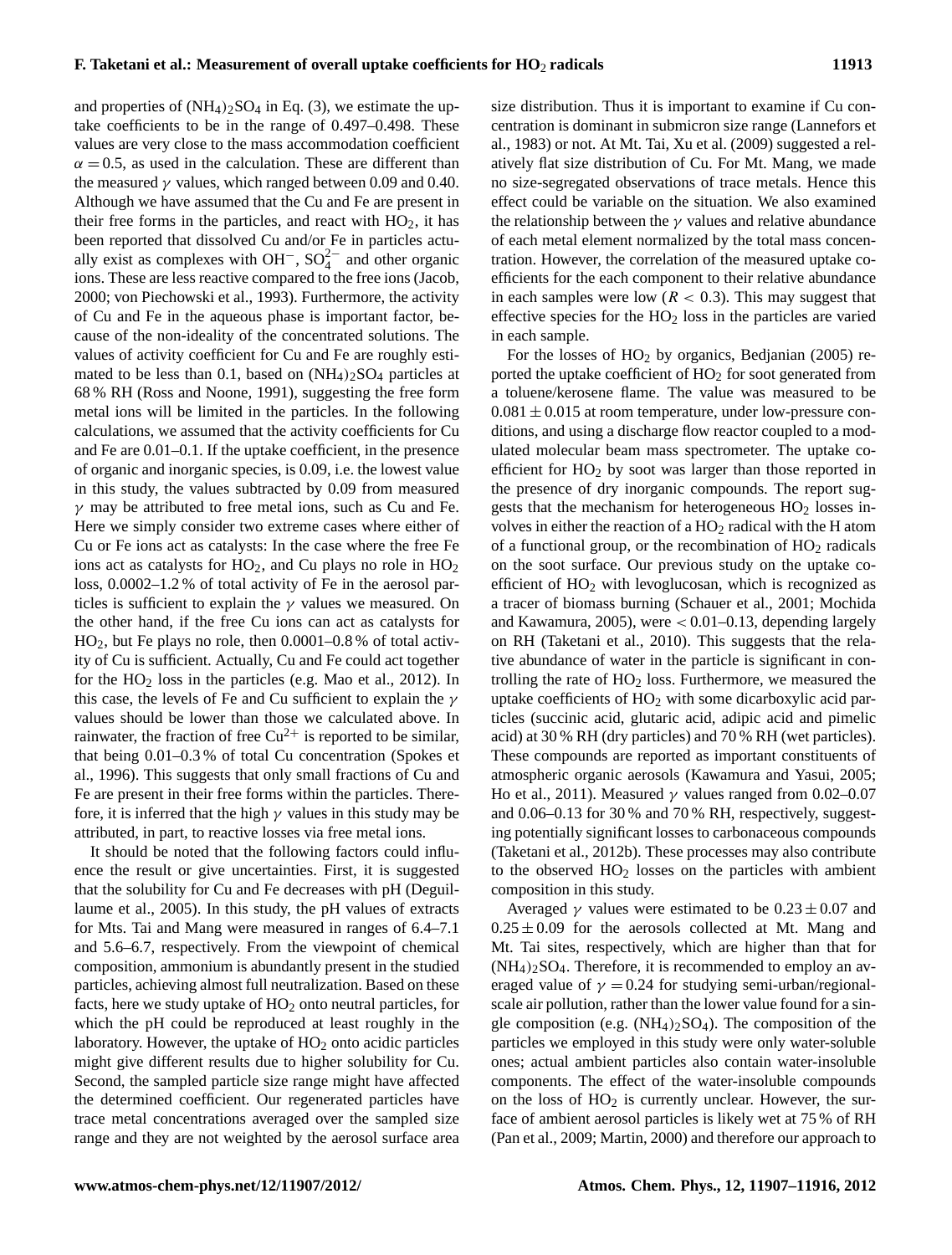determine overall  $\gamma$  for the water-soluble species could give the current best estimate for the ambient aerosol particles.

#### **4.3 Implications for atmospheric chemistry**

The importance of the  $HO<sub>2</sub>$  uptake, determined for the ambient aerosol particles with multiple components, on  $HO_x$ chemistry, ozone production, and particle aging is discussed in this subsection. In terms of the Mt. Tai results, Kanaya et al. (2009) used the averaged uptake coefficient of  $0.25 \pm 0.09$  $(n = 10)$ , which we present here, to evaluate the impact on  $HO<sub>x</sub>$  concentrations and ozone production rates in a photochemical box model. Although the product suggested by Eqs. (7)–(10) included  $H_2O_2$ ; Mao et al. (2012) proposed its consumption in the aqueous phase by a catalytic mechanism with Fe/Cu ions in the particles, recently. Therefore, we assumed that the reaction of  $HO<sub>2</sub>$  with aerosol does not have any gaseous products:

$$
HO_2 + aerosol \to no gas products. \tag{14}
$$

The first order decay rate  $k_r$  of Eq. (14) is determined by the Fuchs-Sutugin equation (Fuchs and Sutugin, 1970):

$$
k_r = \int \frac{4\pi Dr}{1 + \mathbf{K}(r) \left( \frac{1.333 + 0.71 \mathbf{K}(r)^{-1}}{1 + \mathbf{K}(r)^{-1}} + \frac{4(1 - \gamma)}{3\gamma} \right)} N(r) dr, \tag{15}
$$

where r is the radius of the aerosol particle,  $K(r)$  is the Knudsen number for the aerosol particle radius,  $D$  is the gas-phase diffusion coefficient (D) of HO<sub>2</sub> as ~0.25 cm<sup>2</sup> s<sup>-1</sup> and  $N(r)$ is the number density distribution function of the aerosol. In that study, the maximum concentrations of  $OH$ ,  $HO<sub>2</sub>$  and organic peroxy radicals  $(RO<sub>2</sub>)$ , with no heterogeneous losses of  $HO_2$ , were 0.20, 34 and 43 pptv, respectively, while those with heterogeneous  $HO<sub>2</sub>$  losses were 0.15, 20, and 39 pptv, respectively. Furthermore, the daily production of ozone decreased from 58 to 39 ppb, with the inclusion of heterogeneous HO<sup>2</sup> losses. On average, the net ozone production rate over the 6-hour daytime period decreased from  $6.4$  ppb h<sup>-1</sup> to 4.3 ppb h<sup>-1</sup>. It is clear that heterogeneous  $HO_2$  losses play a significant role.

As mentioned earlier, an airborne study of aerosol properties over Mexico, using a high-resolution time-of-flight aerosol mass spectrometer, revealed that the organic O/C ratio in the particles increased with increasing distance from the source area. This suggests that the particles have undergone photochemical aging. To achieve the high O/C ratio, addition of secondary organic aerosol (SOA) and/or the heterogeneous oxidation of aerosol particles would be required (DeCarlo et al., 2008). From their estimates, the number of oxygen atoms increases by  $2.30 \times 10^7$  atoms per particle throughout the aging process over a 24 h period. However, heterogeneous uptake of OH was not fast enough to explain this increase. We propose that the heterogeneous uptake of HO<sup>2</sup> by aerosol particles may also help account for the high O/C ratios, if oxygen atoms from  $HO<sub>2</sub>$  are combined to the existing organic molecules, as suggested by Bedjanian (2005). The number of  $HO<sub>2</sub>$  molecules taken up by the particle surface,  $c$ , is estimated as:

$$
c = a \frac{\gamma \omega}{4} \pi d^2 [\text{HO}_2] \Delta t, \qquad (16)
$$

where the correction factor for the diffusion limitation to mass transfer,  $a = 0.9$ ; the particle diameter,  $d = 230$  nm; and the aging time,  $\Delta t = 24$  h. These parameters have been adapted from DeCarlo et al. (2008). Assuming the concentration of HO<sub>2</sub>, the molecular speed of HO<sub>2</sub> ( $\varpi$ ), and  $\gamma$  to be  $1 \times 10^8$  molecule cm<sup>-3</sup>, 440 m s<sup>-1</sup>, and 0.24, respectively, and then Eq. (5) gives an uptake of  $6.8 \times 10^7$  atoms of oxygen. Here we count two oxygen atoms per each HO<sub>2</sub> radical that undergo the heterogeneous reaction. If 10 % of the oxygen atoms derived from the  $HO<sub>2</sub>$  radicals that are taken up by the particles remain in the particle phase and combine with the organics tentatively, the overall number of oxygen atoms gained by the particles would be  $6.8 \times 10^6$  per particle. This number accounts for 30 % of the required increase, suggesting that HO<sup>2</sup> uptake to the particles could potentially be contributing to the increase in the O/C ratio. Further experiments on the uptake of  $HO<sub>2</sub>$  by organics are needed to clarify the loss processes of HO<sub>2</sub> by the ambient aerosol particles.

#### **5 Summary**

We measured the overall uptake coefficients for  $HO<sub>2</sub>$  radicals with aerosol particles, which were regenerated from the water extracts of sampled particles collected at Mt. Tai and Mt. Mang, North China. The experiments, using an AFT coupled with a CC/LIF technique, were carried out at atmospheric pressure and, room temperature  $(296 \pm 2 \text{ K})$ , and at a RH of  $75\%$ . The initial  $HO<sub>2</sub>$  concentrations were  $\sim$  1 × 10<sup>8</sup> molecules cm<sup>-3</sup>, similar to ambient concentration levels. The measured uptake coefficients for Mt. Tai samples ranged between 0.09 and 0.40, while those at Mt. Mang were between 0.13 and 0.34. They were sometimes higher than those reported for single-component aerosol particles such as (NH4)2SO4, NaCl, and levoglucosan. This suggests that minor components such as metal ions and organics can play a role in  $HO<sub>2</sub>$  loss. A few studies suggested that uptake coefficients of HO<sup>2</sup> radicals depend on temperature for aerosol particles with certain compositions (Thornton and Abbatt, 2005; Mao et al., 2010). Further experiments on the temperature dependence would be needed for better representation of this process in chemical transport models.

The averaged uptake coefficient was taken into account in a photochemical box model to assess the impact of the heterogeneous process. The results suggested that the uptake losses of  $HO<sub>2</sub>$  to aerosol particles can influence both  $HO<sub>x</sub>$ and ozone chemistry significantly. Furthermore, the  $HO<sub>2</sub>$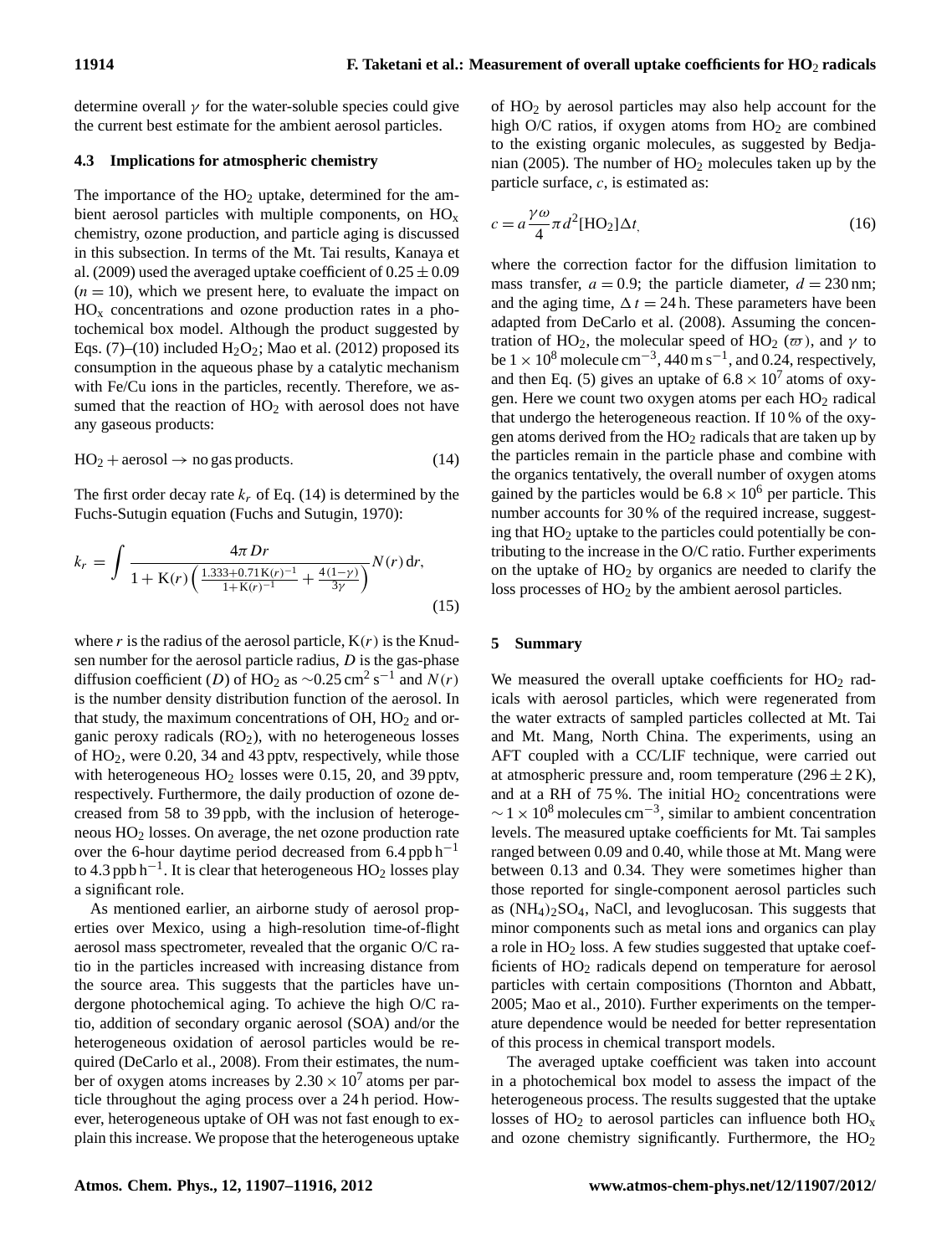uptake might contribute to the increase in the O/C ratios of the organic particles in the course of photochemical aging.

*Acknowledgements.* This research was supported by the Global Environmental Research Fund (S-7), the Japan Ministry of Environment and by the Grant-in-Aid for Scientific Research (KAKENHI) (C) 19510026 and (B) 22310018, and Young Scientists (B) 21710025. FT would like to thank Xaole Pan (Japan Agency for Marine-Earth Science and Technology) for fruitful discussions. This research was partly supported by the joint research program of the Solar-Terrestrial Environment Laboratory, Nagoya University.

Edited by: L. Molina

#### **References**

- Bedjanian, Y., Lelievere, S., and Le Bras, G.: Experimental Study of the Interaction of HO<sub>2</sub> Radicals with Soot Surface, Phys. Chem. Chem. Phys., 7, 334–341, 2005.
- Brown, R. L.: Tubular Flow Reactors With First-Order Kinetics, J. Res. Natl. Bur. Stand., 83, 1–8, 1978.
- Cabelli, D. E., Bielski, B. H. J., and Holcman, J.: The Interaction Between Cu(II)-Arginine Complexes and  $HO_2/O_2^-$  Radicals, A Pulse Radiolysis Study, J. Amer. Chem. Soc., 109, 3665–3669, 1987.
- Carslaw, N., Creasey, D. J., Heard, D. E., Jacobs, P. J., Lee, J. D., Lewis, A. C., McQuaid, J. B., Pilling, M. J., Monks, P. S., and Penkett, S. A.: Modeling the concentrations of OH,  $HO_2$  and  $RO_2$  during the EASE97 campaign: 2. Comparison with measurements, J. Geophys. Res., 107, 4190, [doi:10.1029/2001JD001568,](http://dx.doi.org/10.1029/2001JD001568) 2002.
- DeCarlo, P. F., Dunlea, E. J., Kimmel, J. R., Aiken, A. C., Sueper, D., Crounse, J., Wennberg, P. O., Emmons, L., Shinozuka, Y., Clarke, A., Zhou, J., Tomlinson, J., Collins, D. R., Knapp, D., Weinheimer, A. J., Montzka, D. D., Campos, T., and Jimenez, J. L.: Fast airborne aerosol size and chemistry measurements above Mexico City and Central Mexico during the MILAGRO campaign, Atmos. Chem. Phys., 8, 4027–4048, [doi:10.5194/acp-8-](http://dx.doi.org/10.5194/acp-8-4027-2008) [4027-2008,](http://dx.doi.org/10.5194/acp-8-4027-2008) 2008.
- Deguillaume, L., Leriche, M., Desboeufs, K., Mailhot, G., George, C., and Chaumerliac, N.: Transition Metals in Atmospheric Liquid Phases, Sources, Reactivity and Sensitive Parameters, Chem. Rev., 105, 3388–3431, 2005.
- Finlayson-Pitts, B. J. and Pitts Jr, J. N.: Chemistry of the Upper and Lower Atmosphere, Theory, Experiments, and Applications, Academic Press, New York, 2000.
- Fried, A., Henry, B. E., Calvert, J. G., and Mozurkewich, M.: The Reaction Probability of  $N_2O_5$  with Sulfuric Acid aerosols at Stratospheric Temperatures and Compositions, J. Geophys. Res., 99, 3517–3532, 1994.
- Fu, P. Q., Kawamura, K., Pochanart, P., Tanimoto, H., Kanaya, Y., and Wang, Z. F.: Summertime contributions of isoprene, monoterpenes, and sesquiterpene oxidation to the formation of secondary organic aerosol in the troposphere over Mt. Tai, Central East China during MTX2006, Atmos. Chem. Phys. Discuss., 9, 16941–16972, [doi:10.5194/acpd-9-16941-2009,](http://dx.doi.org/10.5194/acpd-9-16941-2009) 2009.
- Fuchs, N. A. and Sutugin, A. G.: Highly Dispersed Aerosols, Ann Arbor Science Publishers, Ann Arbor, Michigan, 1970.
- George, I. J. and Abbatt J. P. D.: Heterogeneous oxidation of atmospheric aerosol particles by gas-phase radical, Nature Chem., 2, 713–722, 2010.
- George, I. J., Slowik, J., and Abbatt, J. P. D.: Chemical aging of ambient organic aerosol from heterogeneous reaction with hydroxyl radicals, Geophys. Res. Lett., 35, L13811, [doi:10.1029/2008GL033884,](http://dx.doi.org/10.1029/2008GL033884) 2008.
- Gershenzon, Y. M., Grigorieva, V., Ivanov, A. V., and Remorov, R. G.: O<sub>3</sub> and OH Sensitivity to Heterogeneous Sink of HOx and CH3O3 on Aerosol Particles, Faraday Discuss., 100, 83–100, 1995.
- Graedel, T. E., Mandich, M. L., and Weschler, C. J. : Kinetic Model Studies of Atmospheric Droplet Chemistry 2, HomogeneouTsr ansitionM etal Chemistryi n Raindrops, J. Geophys. Res., 91, 5205–5221, [doi:10.1029/JD091iD04p05205,](http://dx.doi.org/10.1029/JD091iD04p05205) 1986.
- Hanson, D. R. and Kosciuch, E.: The NH<sub>3</sub> Mass Accommodation Coefficient for Uptake onto Sulfuric Acid Solutions, J. Phys. Chem. A., 107, 2199–2208, 2003.
- Hanson, D. R., Burkholder, J. B., Howard, C. J., and Ravishankara, A. R.: Measurement of hydroxyl and hydroperoxy radical uptake coefficients on water and sulfuric acid surfaces, J. Phys. Chem. A., 96, 4979–4985 [doi:10.1021/j100191a046,](http://dx.doi.org/10.1021/j100191a046) 1992.
- Hanson, D. R., Ravishankara, A. R., and Solomon, S.: Heterogeneous reactions in sulfuric-acid aerosols – A framework for model-calculations, J. Geophys. Res.-Atmos., 99, 3615–3629, 1994.
- He, N. and Kawamura, K.: Distributions and diurnal changes of low molecular weight organic acids and  $\alpha$ -dicarbonyls in suburban aerosols collected at Mangshan, North China, Geochem. J., 44, 17–22, 2010.
- Ho, K. F., Ho, S. S. H., Lee, S. C., Kawamura, K., Zou, S. C., Cao, J. J., and Xu, H. M.: Summer and winter variations of dicarboxylic acids, fatty acids and benzoic acid in  $PM<sub>2.5</sub>$  in Pearl Delta River Region, China, Atmos. Chem. Phys., 11, 2197–2208, [doi:10.5194/acp-11-2197-2011,](http://dx.doi.org/10.5194/acp-11-2197-2011) 2011.
- Jacob, D.: Heterogeneous Chemistry and Tropospheric Ozone, Atmos. Environ., 34, 2131–2159, 2000.
- Kanaya, Y. and Akimoto, H.: Gating a Channel Photomultiplier Using a Fast High Voltage Switch: Reduction of After Pulse Rates in a Laser-induced Fluorescence Instrument for Measurement of Atmospheric OH Radical Concentrations, Appl. Opt., 45, 1254– 1259, 2006.
- Kanaya, Y., Cao, R., Kato, S., Miyakawa, Y., Kajii, Y., Tanimoto, H., Yokouchi, Y., Mochida, M., Kawamura, K., and Akimoto, H.: Chemistry of OH and HO2 Radicals Observed at Rishiri Island, Japan, in September 2003: Missing Daytime Sink of  $HO<sub>2</sub>$  and Positive Nighttime Correlations with Monoterpenes, J. Geophys. Res., 112, D11308, [doi:10.1029/2006JD007987,](http://dx.doi.org/10.1029/2006JD007987) 2007.
- Kanaya, Y., Komazaki, Y., Pochanart, P., Liu, Y., Akimoto, H., Gao, J., Wang, T., and Wang, Z.: Mass concentrations of black carbon measured by four instruments in the middle of Central East China in June 2006, Atmos. Chem. Phys., 8, 7637–7649, [doi:10.5194/acp-8-7637-2008,](http://dx.doi.org/10.5194/acp-8-7637-2008) 2008.
- Kanaya, Y., Pochanart, P., Liu, Y., Li, J., Tanimoto, H., Kato, S., Suthawaree, J., Inomata, S., Taketani, F., Okuzawa, K., Kawamura, K., Akimoto, H., and Wang, Z. F.: Rates and regimes of photochemical ozone production over Central East China in June 2006: a box model analysis using comprehensive measurements of ozone precursors, Atmos. Chem. Phys., 9, 7711–7723,